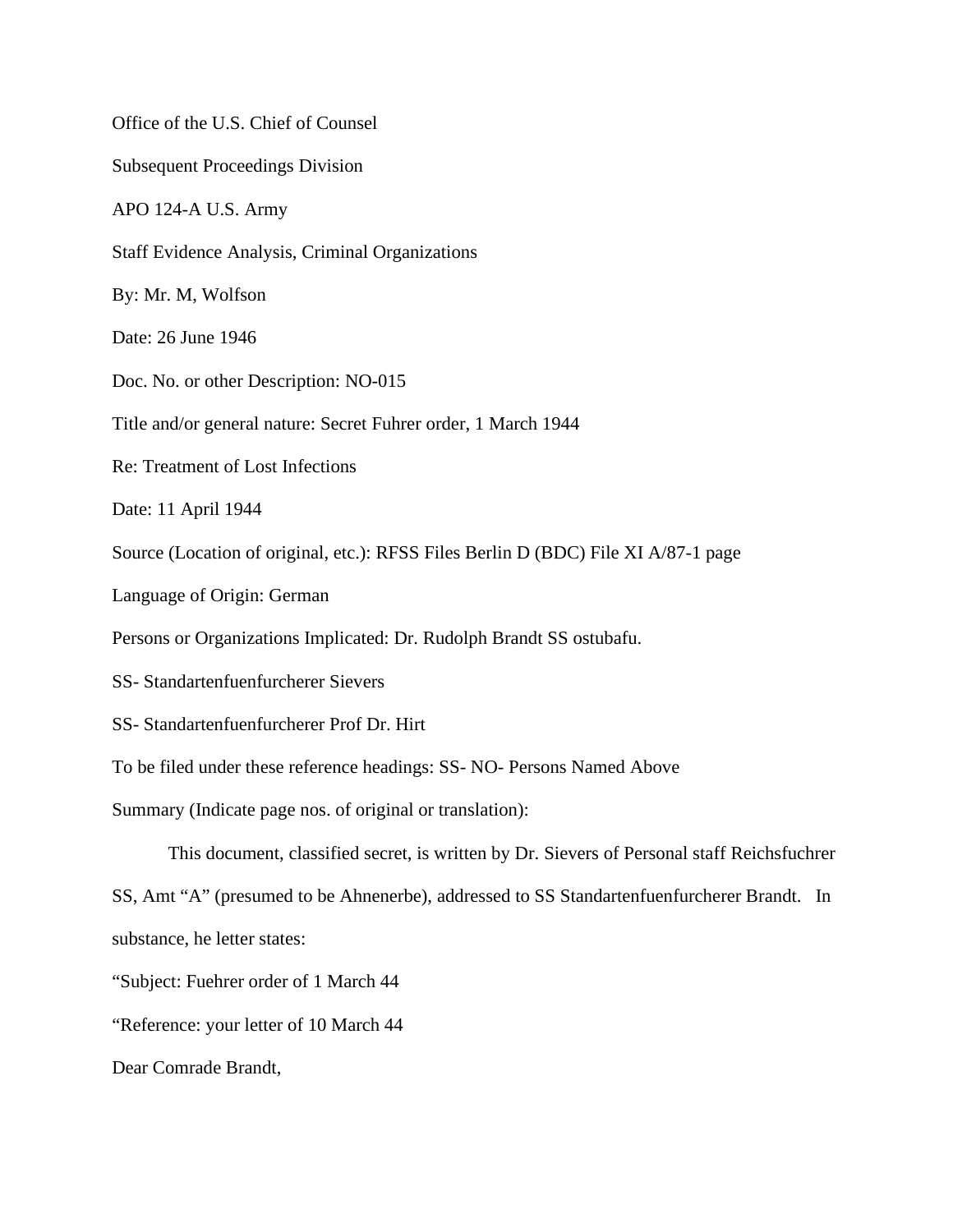I have contacted SS Brigadefuehrer Prof. Dr. Brandt according to instructions and lectured to him about the experiments of SS-Haupsturmfuehrer prof. Dr. Hirt on 31st March 44 at Beelitz. On that occasion, I have given him the plans worked out by this time by Prof. Hirt for treatment against the. Infections (L. - Schadigung) of which I shall (if necessary) include a copy so you can show it to the Reichsfuehrer.

"Prof. Brandt explained to me that he would be in Strasbourg during the first April weeks and would then discuss details with Prof. Hirt in order got in touch with me again thereafter. I shall keep you informed always.

"Heil Hitler!

"Your Sievers"

NO- NO- NO- NO- NO- NO-

EE NO-010, 011, 012, 013, 014, 016, 017

TRANSLATION OF DOCUMENT No.NO-015

OFFICE OF THE CHIEF COUNSEL FOR WAR CRIMES

The Reichsfuehrer-SS Waischenfeld, 11 April 1946

Personal Staff Top Secret (Military)

Office "A" handwritten signature

(Handwritten:) first name illegible Br.

Top Secret (Military) I 9. H.No 36

Secret Journal S. 19 No 170

2 copies

First copy

To SS-Obersturmbannfuehrer Dr. BRANDT